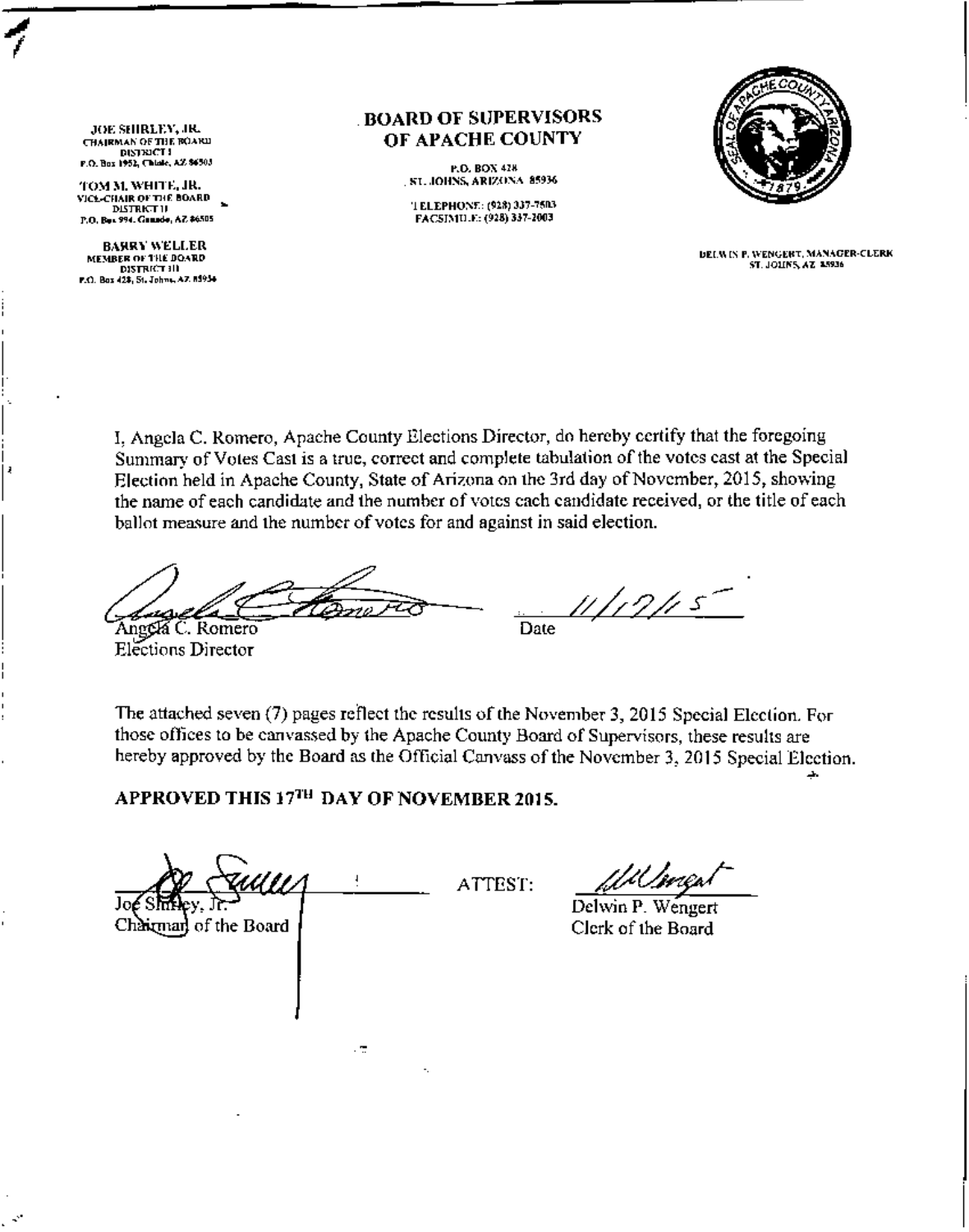| OFFICIAL RESULTS                                                                              |                | Page:1 of 1     |
|-----------------------------------------------------------------------------------------------|----------------|-----------------|
| Num. Report Precinct 2 - Num. Reporting 2<br>39.97%<br>Registered Voters 668 - Cards Cast 267 |                | 100.00%         |
| Concho Fire Recall of Tracy Candelaria                                                        | Total          |                 |
| Number of Precincts                                                                           |                |                 |
| Precincts Reporting                                                                           |                | 100.0%          |
| Vote For                                                                                      |                |                 |
| Times Counted                                                                                 |                | 139/404 34.4 %  |
| <b>Total Votes</b>                                                                            | 137            |                 |
| <b>BEDWAY, JOHN</b>                                                                           | 94             | 68.61%          |
| CANDELARIA, TRACY<br>Write-in Votes                                                           | 42<br>п        | 30.66%<br>0.73% |
|                                                                                               |                |                 |
| Concho Fire Recall of Pat Murphy                                                              |                |                 |
|                                                                                               | Total          |                 |
| Number of Precincts                                                                           |                |                 |
| Precincts Reporting                                                                           |                | 100.0%          |
| Vote For<br><b>Times Counted</b>                                                              |                |                 |
| Total Votes                                                                                   | 139/404<br>138 | 34.4 %          |
| MURPHY, PAT                                                                                   | 38.            | 27.54%          |
| THOMAS, DAVID "SKIP"                                                                          | 40.            | 28.99%          |
| WILLIAMS, WANDA                                                                               | 59             | 42.75%          |
| Write-in Votes                                                                                |                | 0.72%           |
| Nutrioso Fire                                                                                 |                |                 |
|                                                                                               | Total          |                 |
| Number of Precincts                                                                           |                |                 |
| Precincts Reporting                                                                           |                | 100.0%          |
| Vote For                                                                                      | 2              |                 |
| <b>Times Counted</b>                                                                          | 128/264        | 48.5 %          |
| Total Votes                                                                                   | 236            |                 |
| DeWITT, ANGELA<br>HART, GARY                                                                  | 66             | 27.97%          |
| JONES, DAVID                                                                                  | 72.            | 30.51%          |
| Write-in Votes                                                                                | 93<br>5.       | 39.41%<br>2.12% |

 $\cdot$ 

 $\ddot{\phantom{0}}$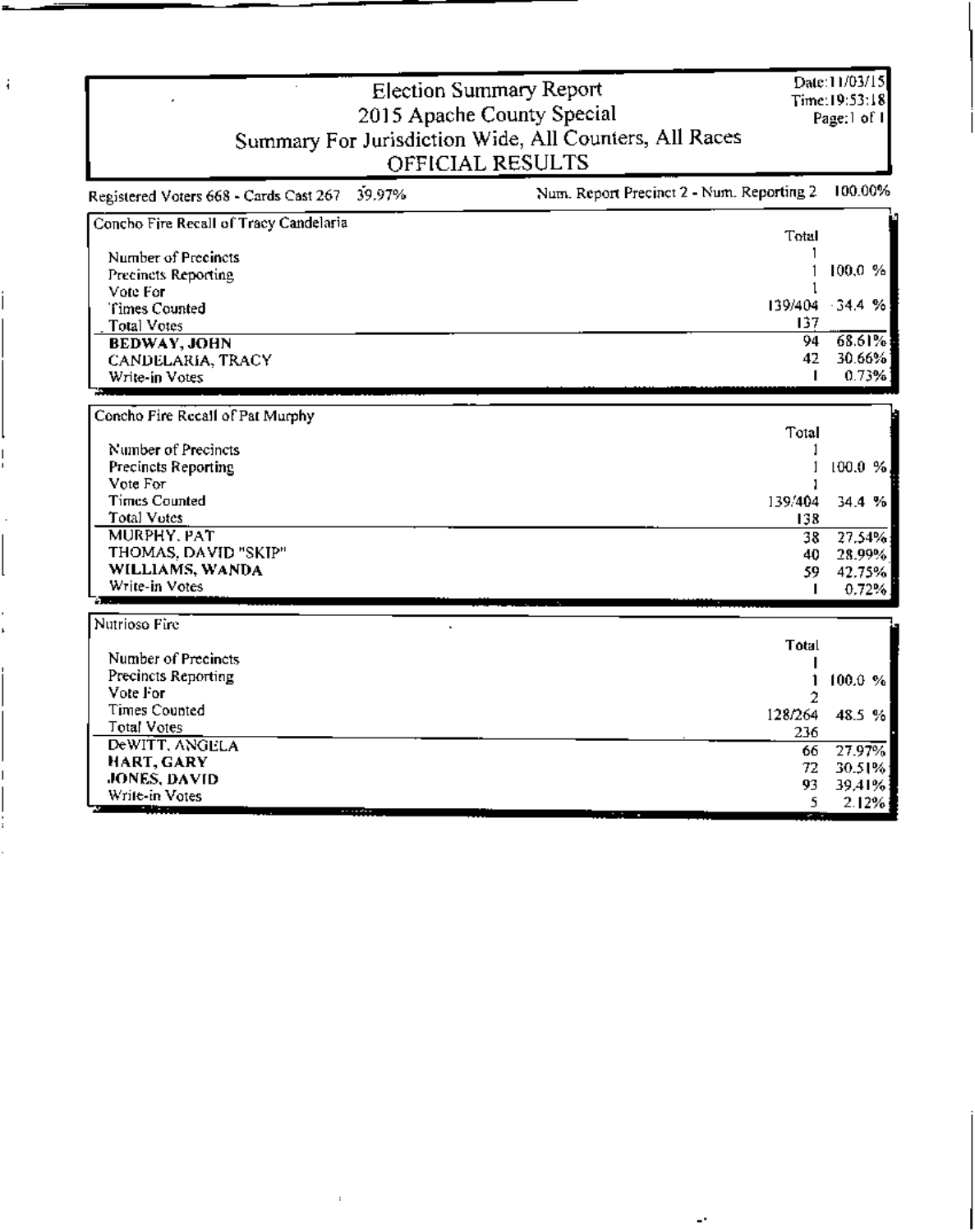## Statement of Votes Cast 2015 Apache County Special<br>SOVC For Jurisdiction Wide, All Counters, All Races<br>OFFICIAL RESULTS

 $\overline{1}$ 

Date: 11/03/15 Time: 19:53:59<br>Page:1 of 6

t

œ

### **TURN OUT**

|                                       | Reg.<br>Voters | Cards<br>Cast | %<br>Turnout |
|---------------------------------------|----------------|---------------|--------------|
| Jurisdiction Wide                     |                |               |              |
| 09 Concho                             | 404            | 139           | 34.41%       |
| 45 Nutrioso-02.1 / 17 4 / 45 2 / 45.3 | 264            | 128           | 48.48%       |
| Tnral                                 | 663            | 267           | 39.97%       |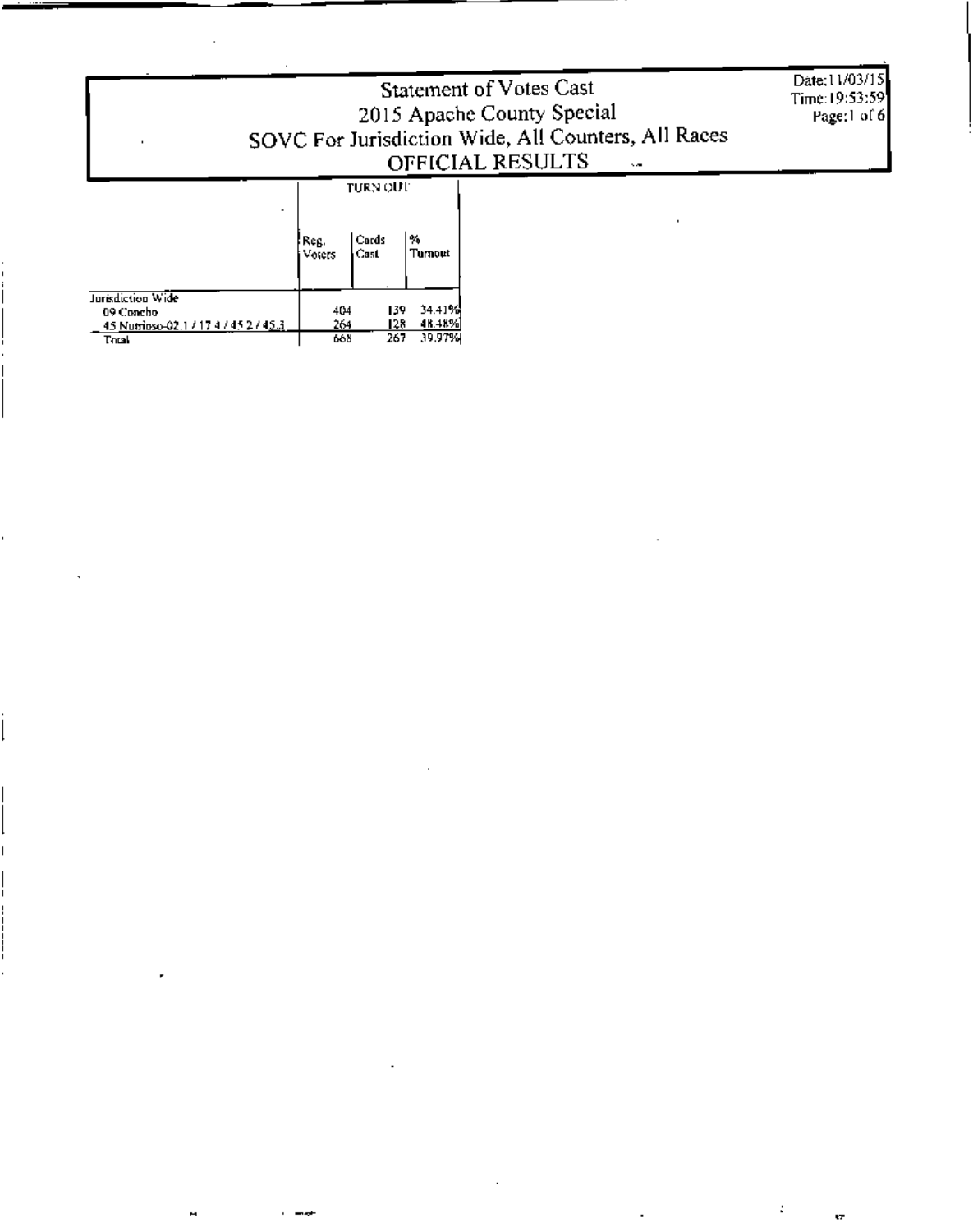|                                                                                 | SOVC For Jurisdiction Wide, All Counters, All Races |             | Statement of Votes Cast<br>2015 Apache County Special<br>OFFICIAL RESULTS |                        |                                   |                     |                |                | Date:11/03/15<br>Time: 19:53:59<br>Page:2 of 6 |
|---------------------------------------------------------------------------------|-----------------------------------------------------|-------------|---------------------------------------------------------------------------|------------------------|-----------------------------------|---------------------|----------------|----------------|------------------------------------------------|
|                                                                                 | Vote For Times<br>  Reg.<br>Voiers                  | Counted     | Concho Fire Recall of Tracy Candelaria<br>Total<br>Votes                  |                        | BEDWAY, JOHN CANDELARIA,<br>TRACY |                     | Write-In Votes |                |                                                |
| Jurisdiction Wide<br>09 Concho<br>45 Nutrieso-02.17 17.4 / 45.2 / 45.3<br>Total | 404<br>404                                          | 139.<br>139 | 137<br>137                                                                | 94 68.61%<br>94 68,61% | 42.                               | 42 30.66%<br>30.66% |                | 0.73%<br>0.73% |                                                |

 $\ddot{\phantom{1}}$  :

I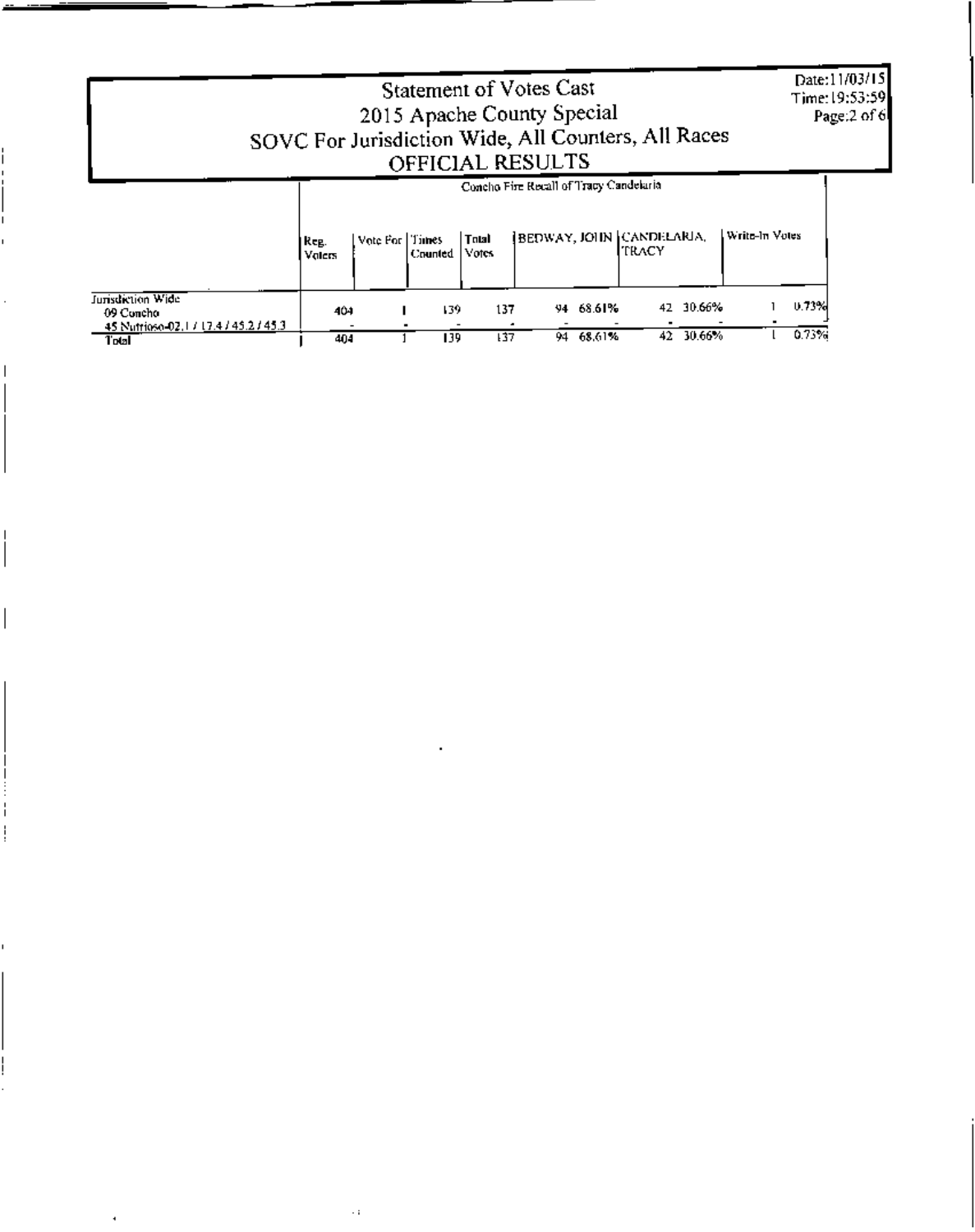|                                                                                  |                |                                             | <b>Statement of Votes Cast</b><br>2015 Apache County Special<br>SOVC For Jurisdiction Wide, All Counters, All Races<br>OFFICIAL RESULTS |                            | Date:11/03/15<br>Time: 19:53:59<br>Page:3 of 6 |
|----------------------------------------------------------------------------------|----------------|---------------------------------------------|-----------------------------------------------------------------------------------------------------------------------------------------|----------------------------|------------------------------------------------|
|                                                                                  | Reg.<br>Volces | Vote For Times<br>Total<br>Votes<br>Counted | Concho Fire Recall of Pat Murphy<br>MURPHY, PAT                                                                                         | THOMAS.<br>DAVID "SKIP"    | WILLIAMS.<br><b>WANDA</b>                      |
| Jurisdiction Wide<br>09 Concho<br>45 Nutrioso-02.1 / 17.4 / 45.2 / 45.3<br>Total | 404<br>404     | 139.<br>139                                 | 27.54%<br>138<br>38.<br>38 27.54%<br>138                                                                                                | 28.99%<br>40.<br>40 28.99% | 42,75%<br>59.<br>59 42.75%                     |

ä,

 $\bar{z}$ 

 $\overline{\phantom{a}}$ 

ł

ł

 $\overline{\phantom{a}}$ 

 $\bar{1}$ 

 $\frac{1}{2}$ 

 $\vdots$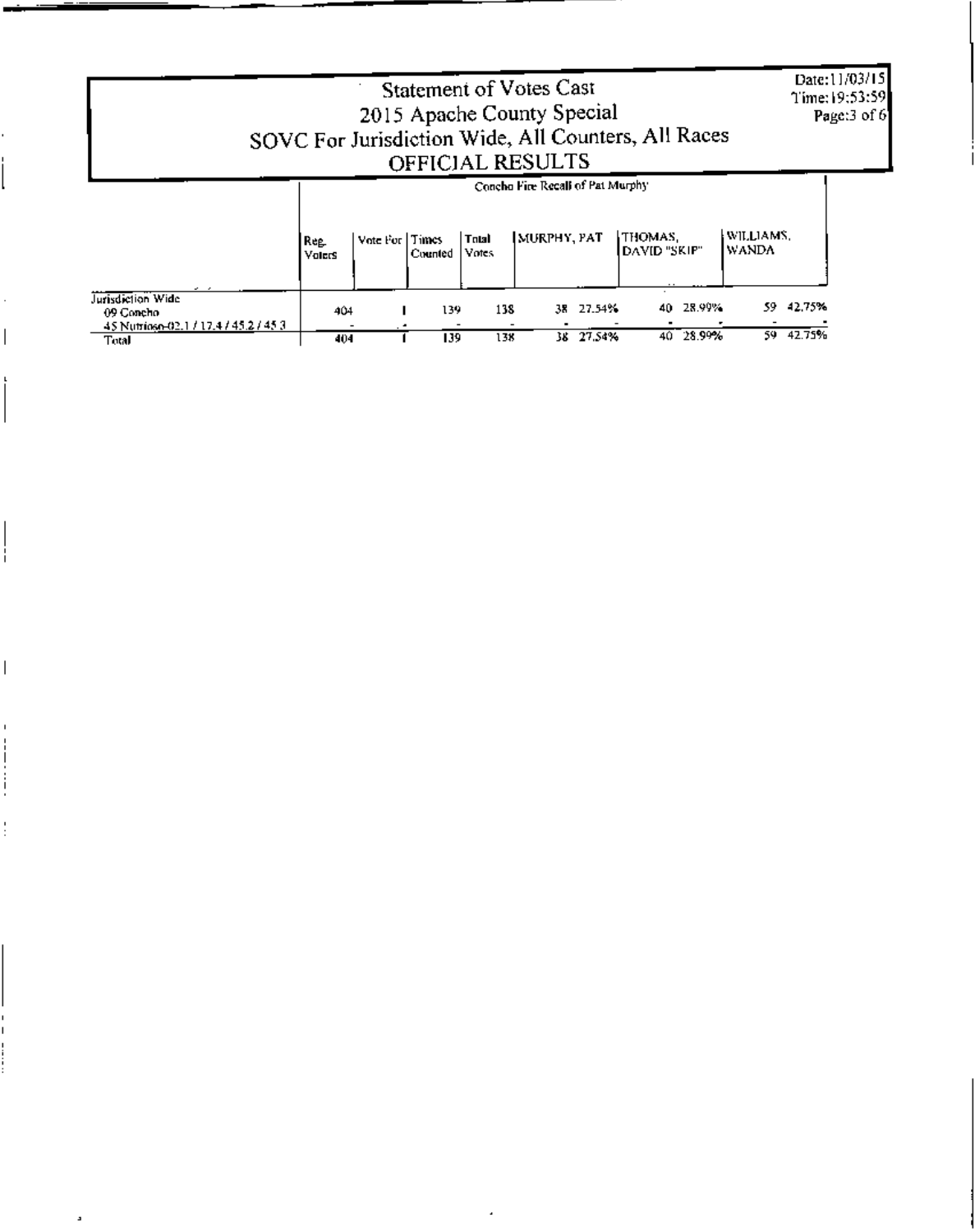# Statement of Votes Cast 2015 Apache County Special<br>SOVC For Jurisdiction Wide, All Counters, All Races<br>OFFICIAL RESULTS

Date: 11/03/15 Time: 19:53:59 Page:4 of 6

### Concho Fire Recall

|                                      | i Write-In Votes |       |
|--------------------------------------|------------------|-------|
| Jurisdiction Wide<br>09 Concho       |                  | 0.72% |
| 45 Notrioso-02, LL17.4 / 45.2 / 45.3 |                  |       |
| 'Total                               |                  | 0.72% |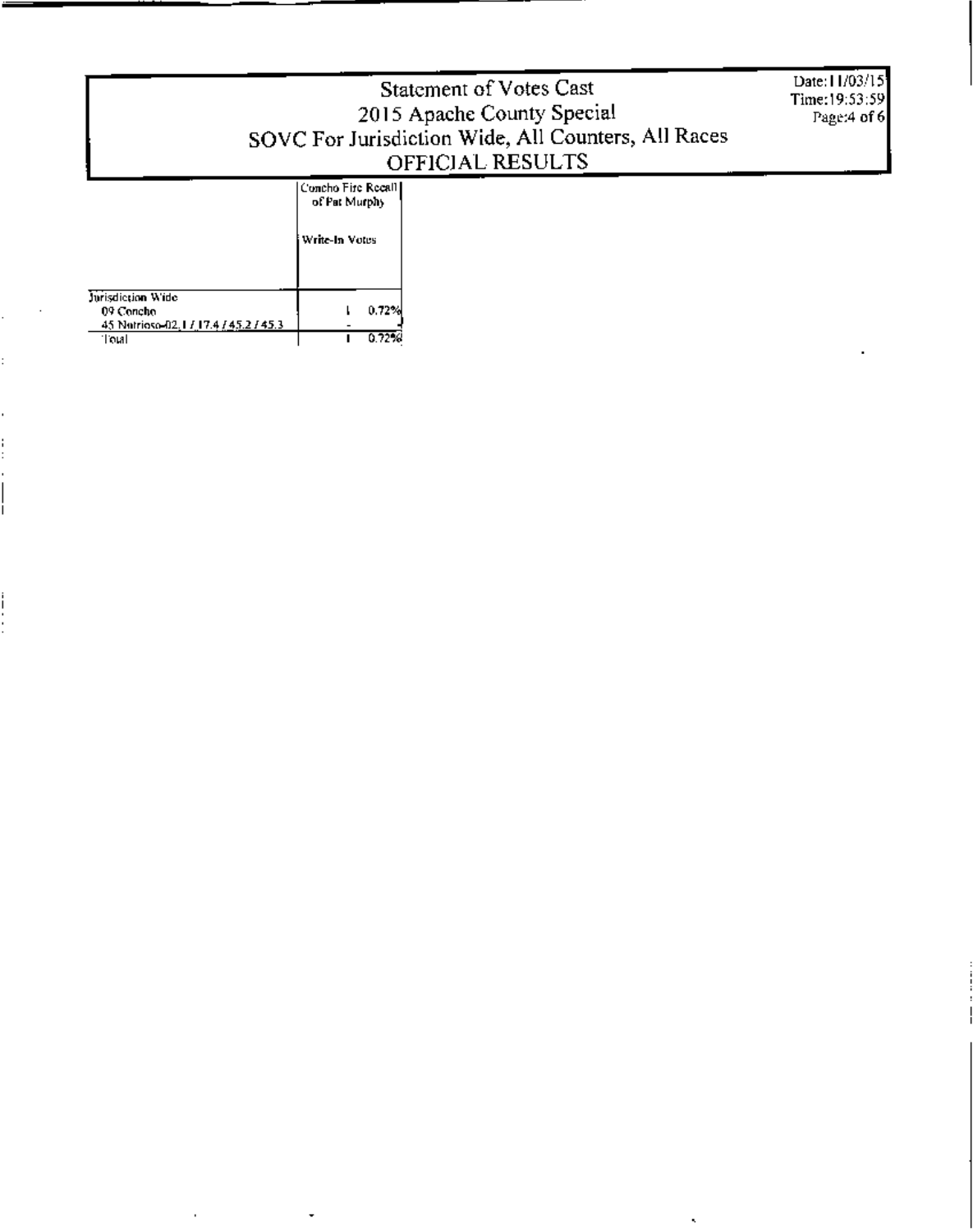|                                                                               |                |                       |            |                  | Statement of Votes Cast<br>2015 Apache County Special<br>SOVC For Jurisdiction Wide, All Counters, All Races<br>OFFICIAL RESULTS |                  |            |                  |                            | Date:11/03/15<br>Time:19:53:59<br>Page:5 of 6 |
|-------------------------------------------------------------------------------|----------------|-----------------------|------------|------------------|----------------------------------------------------------------------------------------------------------------------------------|------------------|------------|------------------|----------------------------|-----------------------------------------------|
|                                                                               | Reg.<br>Voters | Vote For <i>Times</i> | Counted    | l Total<br>Votes | Nutrioso Fire<br>DeWITT.<br>ANGELA                                                                                               |                  | HART, GARY |                  | <b>HONES, DAVID</b>        |                                               |
| Jurisdiction Wide<br>09 Concho<br>45 Nutripso-02.17 17.47 45.27 45.3<br>Total | 264<br>264     |                       | 128<br>128 | 236<br>236       | 66.<br>66.                                                                                                                       | 27.97%<br>27.97% | 72.<br>72  | 30.51%<br>30.51% | 93 39.41%<br>39,41%<br>93. |                                               |